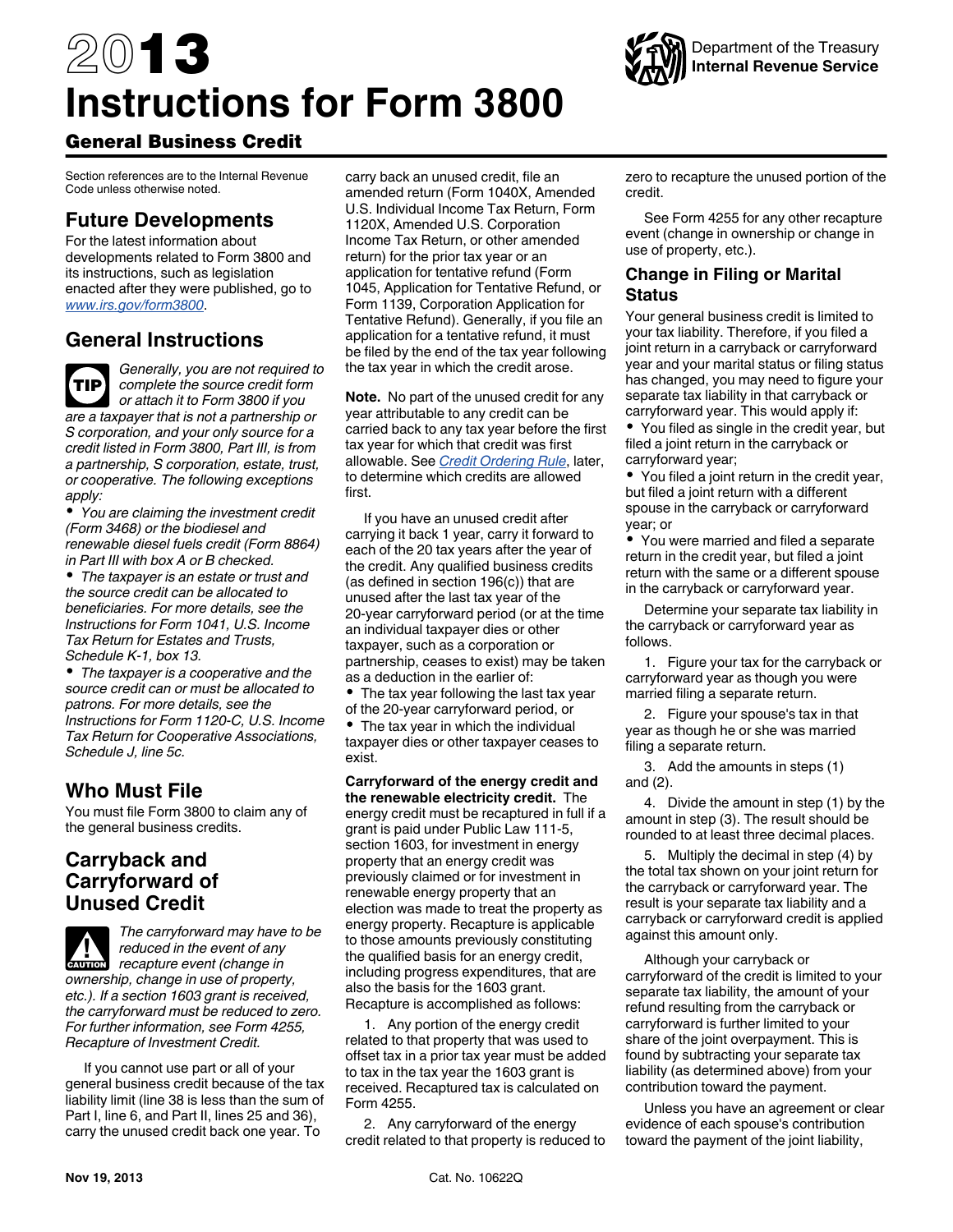<span id="page-1-0"></span>your contribution includes the tax withheld on your wages and your share of the joint estimated tax or tax paid with the return. Your share of these payments is found by using the same formula used in determining your separate tax liability. Substitute the joint estimated tax, or tax paid with the return, for the tax in step (5). If the original return for the carryback year resulted in an overpayment, reduce your contribution by your share of the refund.

Attach a copy of the computation to your amended return or application for tentative refund.

# **Credit Ordering Rule**

General business credits reported on Form 3800 are treated as used on a first-in, first-out basis by offsetting the earliest-earned credits first. Therefore, the order in which the credits are used in any tax year is:

Carryforwards to that year, the earliest ones first;

The general business credit earned in that year; and

• The carryback to that year.

If your general business credits exceed your tax liability limit, the credits are used in the following order and based on the order shown under *Order in which credits are used* next.

Credits reported on line 2 of all Parts III with boxes A, B, C, and D checked.

Credits reported on Part II, line 25.

Non-ESBC credits reported on line 5 of all Parts III with boxes A, B, C, and D checked.

ESBC credits reported on line 6 of all Parts III with box G checked.

**Order in which credits are used.** When relevant, the components of the general business credit reported on Form 3800 arising in a single tax year are used in the following order.

• Investment credit (in the following order—rehabilitation credit, energy credit, qualifying advanced coal project credit, qualifying gasification project credit, and qualifying advanced energy project credit) (Form 3468).

Qualifying therapeutic discovery project credit (carryforward only).

- Work opportunity credit (Form 5884).
- Biofuel producer credit (Form 6478).
- Credit for increasing research activities (Form 6765).

Low-income housing credit

(Form 8586, Part I only).

Disabled access credit (Form 8826).

Renewable electricity, refined coal, and Indian coal production credit (Form 8835).

Empowerment zone employment credit (Form 8844).

Renewal community employment credit (carryforward only).

• Indian employment credit (Form 8845).

Employer social security and Medicare taxes paid on certain employee tips (Form 8846).

- Orphan drug credit (Form 8820).
- $\bullet$ New markets credit (Form 8874).
- Credit for small employer pension plan startup costs (Form 8881).
- Credit for employer-provided child care facilities and services (Form 8882).
- Qualified railroad track maintenance credit (Form 8900).
- Biodiesel and renewable diesel fuels credit (Form 8864).
- Low sulfur diesel fuel production credit (Form 8896).
- Distilled spirits credit (Form 8906).
- $\bullet$ Nonconventional source fuel credit (Form 8907).
- Energy efficient home credit (Form 8908).
- Energy efficient appliance credit (Form 8909).
- Alternative motor vehicle credit (Form 8910).
- Alternative fuel vehicle refueling property credit (Form 8911).
- Mine rescue team training credit (Form 8923).
- Agricultural chemicals security credit (Form 8931).
- Credit for employer differential wage payments (Form 8932).
- Carbon dioxide sequestration credit (Form 8933).
- Qualified plug-in electric drive motor vehicle credit (Form 8936).
- Qualified plug-in electric vehicle credit (carryforward only).
- Credit for small employer health
- insurance premiums (Form 8941).
- New hire retention credit
- (carryforward only).
- General credits from an electing large partnership (Schedule K-1 (Form 1065-B)).

*Although these credits are aggregated on Form 3800, keep a separate record of each credit, including whether the credit was an eligible small business credit, to ensure proper accounting of the credits.* **TIP**

# **Specific Instructions**

Complete and attach the appropriate credit forms used to figure your current year credit. See exceptions under *[General](#page-0-0)  [Instructions](#page-0-0)*, earlier.

**Assembling Form 3800.** To ensure Form 3800 is correctly processed, assemble Form 3800 in the following order.

- 1. Page 1.
- 2. Page 2.
- 3. Part III with box I checked.
- 4. All Parts III with box A checked.
- 5. All Parts III with box B checked.
- 6. Part III with box C checked.
- 7. Part III with box D checked.
- 8. Part III with box G checked.

# **Part I. Current Year Credit for Credits Not Allowed Against Tentative Minimum Tax (TMT)**

*Complete all Parts III before completing Part I and Part II. See*  **Part III. General Business Credits** [or Eligible Small Business Credits](#page-2-0) *for more information.* **CAUTION !**

#### **Line 3**

Enter the applicable passive activity credit amount allowed from Form 8582-CR, Passive Activity Credit Limitations, or Form 8810, Corporate Passive Activity Loss and Credit Limitations. The passive activity credit amount allowed on line 3 only applies to the general business credits not allowed against TMT from Part I, line 2, plus any prior year unallowed passive activity credit from general business credits not allowed against TMT.

Generally, a passive activity is a trade or business in which you did not materially participate. Generally, rental activities are passive activities, whether or not you materially participated. See Form 8582-CR or Form 8810 for details.

#### **Line 4**

Enter the amount of all carryforwards to 2013 of unused credits that are reported from line 2 of Part III with box C checked.

For each credit, attach a statement with the following information.

• Show the tax year the credit originated, the amount of the credit as reported on the original return, and the amount allowed for that year. Also state whether the total carryforward amount was changed from the originally reported amount and identify the type of credit(s) involved. If the revised carryforward amount relates to unused additional research credits, attach an additional statement detailing the changes to the originally reported Form 6765 information for all originating credit years applicable.

For each carryback year, show the year and the amount of the credit allowed after you applied the carryback.

• For each carryforward year, show the year and the amount of the credit carryforward allowed for that year.

**Note.** Individuals claiming the research credit from a sole proprietorship or pass-through entity do not include any carryforward of that credit on line 4 before computing the limitation on line 1c. Include the carryforward when figuring the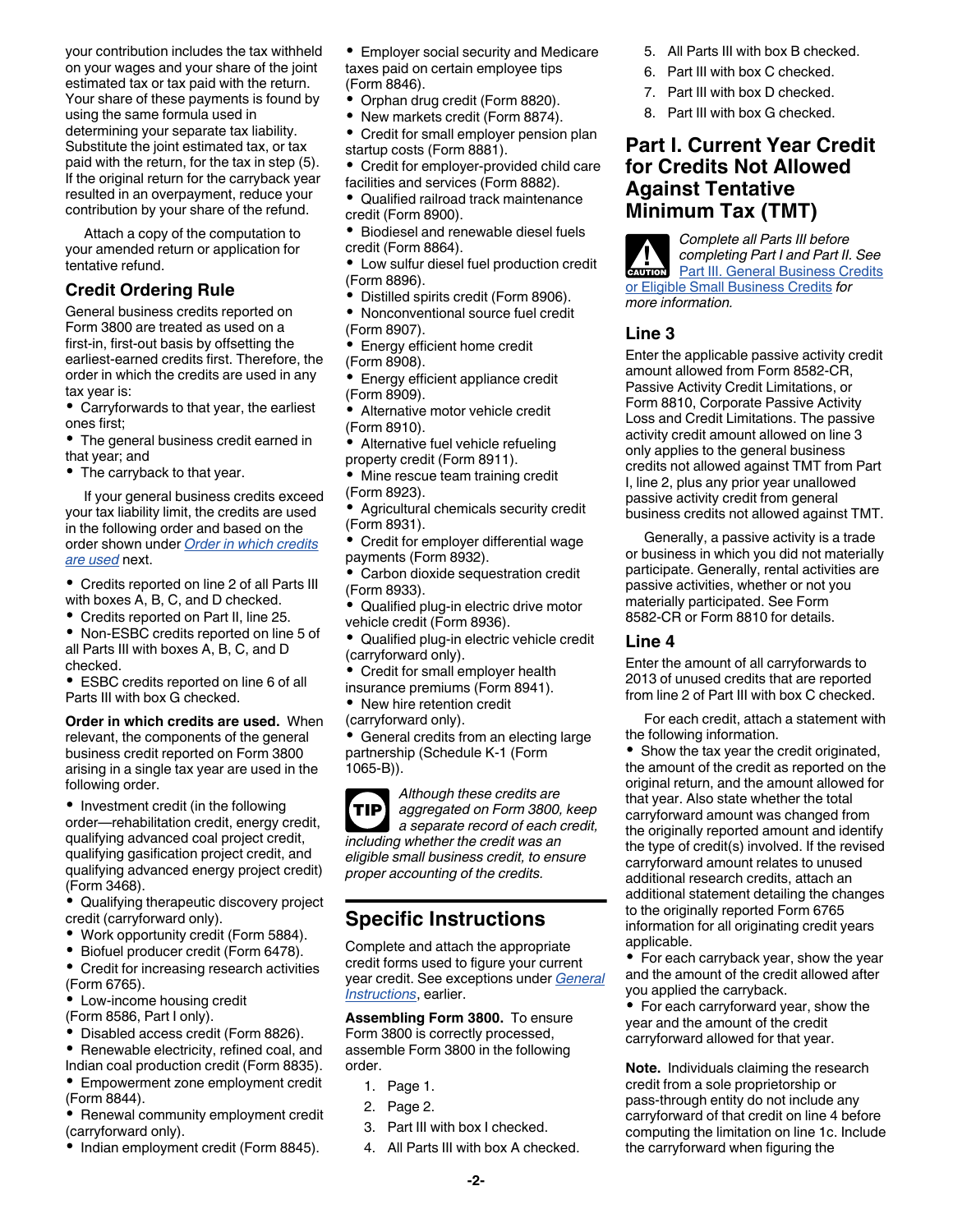<span id="page-2-0"></span>research credit limitation on line 1c of any Parts III with the applicable box A or B checked. Then include the allowable carryforward amount on line 4 and attach the statement required above.

## **Line 5**

Use line 5 only when you amend your 2013 return to carry back unused credits from 2014. Enter the amount that is reported from line 2 of Part III with box D checked.

**Note.** Individuals claiming the research credit from a sole proprietorship or pass-through entity do not include any carryback of that credit on line 5 before computing the limitation on line 1c. Include the carryback when figuring the research credit limitation on line 1c of any Parts III with the applicable box A or B checked. Then include the allowable carryback amount on line 5. **See the instructions for Part I, line 4, for the required statement that must be attached to your tax return.**

# **Part II. Allowable Credit**

## **Line 10b**

Enter the total allowable credit, if any, from your tax return as follows.

**Individuals.** The amount from Form 1040, lines 48 through 53 (Form 1040-NR, lines 46 through 50). Do not include any general business credit claimed on Form 3800, any prior year minimum tax, or any credit claimed on Form 8912, Credit to Holders of Tax Credit Bonds.

**Estates and trusts.** Enter the total of any write-in credits from Form 1041, Schedule G, line 2e.

**Corporations.** Enter the amount from Form 1120, Schedule J, line 5b (or the applicable line of your return).

#### **Line 13**

See section 38(c)(6) for special rules that apply to married couples filing separate returns, controlled corporate groups, regulated investment companies, real estate investment trusts, estates, and trusts.

# **Line 17**

**Corporations.** If the corporation has undergone a post-1986 ownership change (as defined in section 382(g)), section 383 may limit the amount of tax that may be offset by pre-change general business credits. Also, if a corporation acquires control of another corporation (or acquires its assets in a reorganization), section 384 may limit the amount of tax attributable to recognized built-in gains that may be offset by pre-acquisition general business credits. If either of these limitations apply, attach a computation of the allowable

general business credit, enter the amount on line 17, and write "Sec. 383" or "Sec. 384" in the margin next to your entry on line 17.

# **Line 18**

Complete lines 18 through 26 if any of the following apply.

An amount is entered for the empowerment zone employment credit on line 3 of Part(s) III with box A, B, C, or D checked;

• An amount is entered for the renewal community employment credit on line 3 of Part III with box C checked; or

• If you have prior year unallowed passive activity credit carryover for the empowerment zone or renewal community employment credit.

If any of the above apply, multiply line 14 by 75% (.75).

All others, skip lines 18 through 25 and enter zero on line 26.

# **Line 24**

Enter the applicable passive activity credit amount for the empowerment zone and renewal community employment credit allowed from Form 8582-CR or Form 8810. The passive activity credit amount allowed on line 24 only applies to the empowerment zone and renewal community employment credit reported on Part III, line 3, plus any prior year unallowed passive activity empowerment zone and renewal community employment credit. See the instructions for the applicable form for details.

See the instructions for Part I, line 3, for the definition of a passive activity.

## **Line 33**

Enter the applicable passive activity credit amount for general business credits allowed against TMT and eligible small business credits allowed from Form 8582-CR or Form 8810. See the instructions for the applicable form for details.

The passive activity credit amount allowed on line 33 only applies to the general business credits from Part II, line 32, plus any prior year unallowed passive activity credit from general business credits reported on Part III, line 4, and eligible small business credit.

See the instructions for Part I, line 3, for the definition of a passive activity.

## **Line 34**

Enter the amount of all carryforwards to 2013 of unused credits that are reported from line 5 of Part III with box C checked and line 6 of Part III with box G checked.

**Note.** Individuals claiming the research credit from a sole proprietorship or

pass-through entity do not include any carryforward of that credit on line 34 before computing the limitation on line 1c. Include the carryforward when figuring the research credit limitation on line 1c of any Parts III with the applicable box A or B checked. Then include the allowable carryforward amount on line 34. **See the instructions for Part I, line 4, for the required statement that must be attached to your tax return.**

#### **Line 35**

Use line 35 only when you amend your 2013 return to carry back unused credits from 2014. Enter the amount that is reported from line 5 of Part III with box D checked.

**Note.** Individuals claiming the research credit from a sole proprietorship or pass-through entity do not include any carryback of that credit on line 35 before computing the limitation on line 1c. Include the carryback when figuring the research credit limitation on line 1c of any Parts III with the applicable box A or B checked. Then include the allowable carryback amount on line 35. **See the instructions for Part I, line 4, for the required statement that must be attached to your tax return.**

# **Line 38**

If line 38 is smaller than the sum of Part I, line 6, and Part II, lines 25 and 36, see *[Carryback and Carryforward of Unused](#page-0-0)  [Credit](#page-0-0)*, earlier.

# **Part III. General Business Credits or Eligible Small Business Credits**

Complete a separate Part III for each box checked. In addition, for each box A or B checked, if you have a credit from more than one source and one of the sources is a pass-through entity, including a cooperative (see *[Column \(b\)](#page-3-0)*, later), a separate Part III is needed for each pass-through entity for which you received the same credit. As a result, one checkbox could have multiple Parts III if you receive a single credit from multiple pass-through entities.



*After you have completed all necessary Parts III, complete Part I, if necessary, then Part II.*

# **Box A Through D and G**

Check the box that identifies the credit being reported.

# **Box I**

Check box I if you are reporting credits on more than one Part III with box A or B checked. Part III with box I checked is used to consolidate the amounts from all Parts III with box A or B by combining the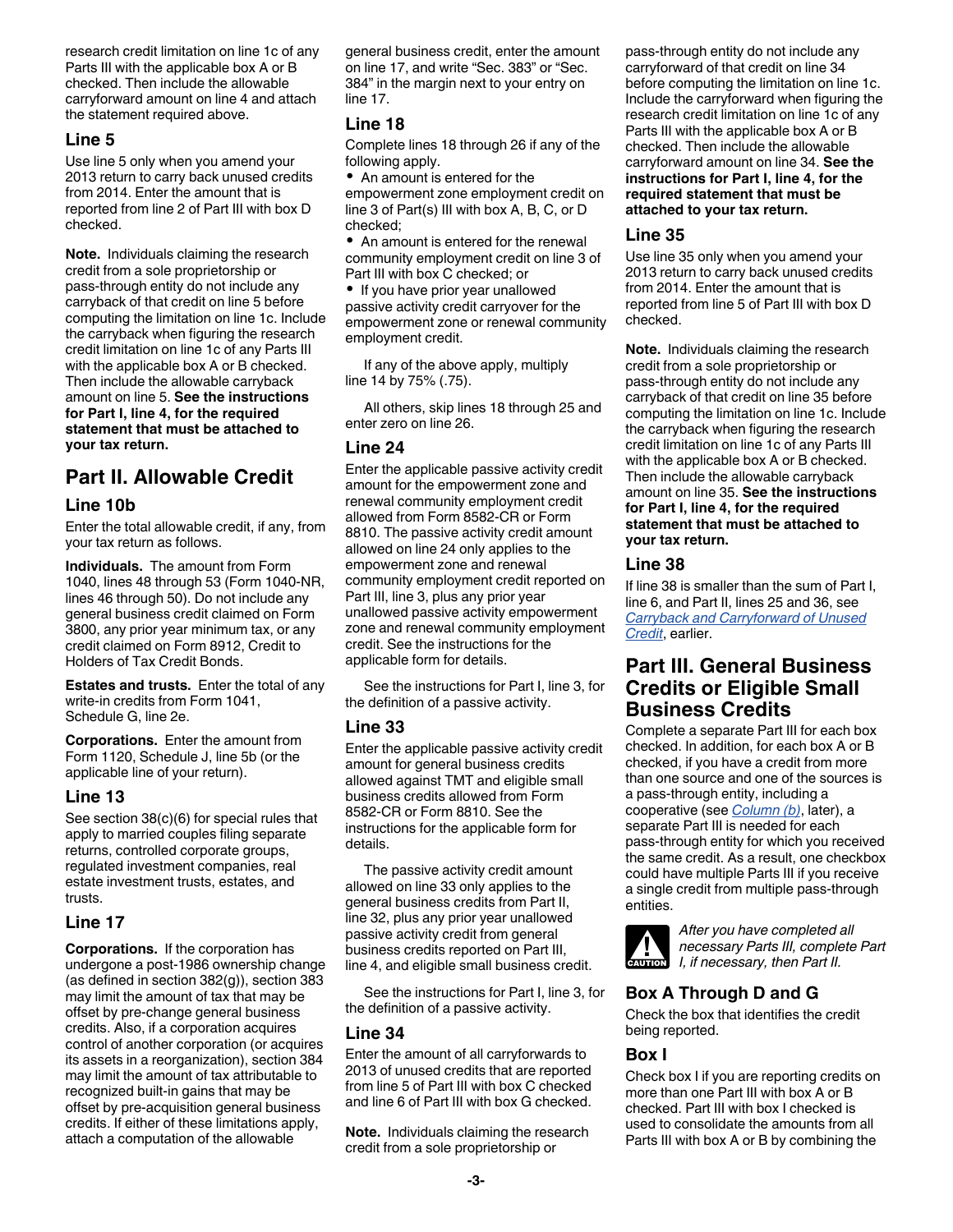<span id="page-3-0"></span>amounts of each credit line from the Parts III with these boxes checked.

A consolidated Part III is needed if there is more than one Part III with box A or B checked. More than one box A or B means more than one individual letter box (for example, if there is more than one Parts III with box B checked, a consolidated Part III is needed to reflect the total of all the boxes B checked) or more than one combination of letters (for example, if there is a box A checked and a box B checked, a consolidated Part III is needed to reflect the total of boxes A and B).

#### **Column (b)**

If you are reporting a credit from a pass-through entity, you must enter that pass-through entity's employer identification number (EIN) under column (b) for that credit.

If you are reporting a credit reported to you on Form 1099-PATR, Taxable Distributions Received From Cooperatives, you must enter that cooperative's EIN under column (b) for that credit.

A separate Part III will be needed to report the EIN of the pass-through entity, including cooperatives, and the amount of credit from that entity, if a credit is received from more than one source and one of the sources is a pass-through entity, including a cooperative. Column (b) is only completed for any Part III with box A or B checked.

#### **Limitation on Certain Credits**

The aggregate amount from each credit form is usually reported on the appropriate line of Form 3800, Part III, for the applicable boxes A and B, to reflect self-generated credit sources and all pass-through entity sources. However, certain credits have limitations imposed. They include:

Form 3468, Part III, line 12p – \$4,000 limitation for qualified small wind energy property (reported on line 4a);

• Form 8826, line  $8 - $5,000$  limitation for the overall credit (reported on line 1e);

Form 8881, line 5 – \$500 limitation for the overall credit (reported on line 1j);

 $\bullet$  Form 8882, line  $7 - $150,000$  limitation for the overall credit (reported on line 1k); Form 8909, line 23. See the Form 8909 instructions for information on the limitation that applies (reported on

line 1q); and

Form 8931, line 8 – \$2 million limitation for the overall credit (reported on line 1v).

In situations where there is a limitation on the credit amount, the limited amount allowed is allocated *pro rata* and anything above the limitation is lost.

## **Lines 1a and 4a**

If you are a cooperative described in section 1381(a), you must allocate to your patrons the investment credit in excess of your tax liability limit. Allocate to your patrons the portion, if any, of the investment credit on line 6 or line 36 in excess of line 16 or line 29, respectively. While any excess is allocated to patrons, any credit recapture applies as if you as the cooperative had claimed the entire credit.

**Note.** Any carryforward of the qualifying therapeutic discovery project credit may be claimed on line 1a.

#### **Line 1c**

**Research credit limitation.** If you are an individual, the amount of the research credit that may be included on line 1c is limited to the amount of tax attributable to your taxable income from the sole proprietorship or your interest in the pass-through entity (partnership, S corporation, estate, or trust) generating the credit. Figure the research credit limitation separately for each sole proprietorship or pass-through entity by using the following formula:

> Taxable income attributable to the sole proprietorship or your interest in the pass-through entity

#### Line  $11 \times$

Your taxable income for the year

The sum of the fractions used for determining the limits cannot exceed one. The research credit used to determine the limitation is the sum of the current year credit (determined without regard to the limitation), any carryforwards of the credit not used in prior years, and any carryback of the credit from 2014. For information on how to compute your taxable income for the year, your taxable income attributable to the sole proprietorship, or your interest in the pass-through entity, see Regulations sections 1.41-7(c) and 1.53-3.

If in the current tax year you had no taxable income attributable to a particular business interest, you cannot claim any research credit this year related to that business.

If any of your research credit is not allowed to be used because of this limitation, see *[Carryback and](#page-0-0)  [Carryforward of Unused Credit](#page-0-0)*, earlier.

#### **Line 1e**

When reporting the disabled access credit from Form 8826 on line 1e, do not enter more than \$5,000 in column (c) of Parts III with box A or B checked, combined.

# **Line 1f**

Cooperatives, estates, and trusts: enter the amount from Form 8835, line 12, and the applicable part of the amount from Form 8835, line 32. All others: enter the amount from Form 8835, line 10, and the applicable part of the amount from Form 8835, line 30. Do not enter an amount from Form 8835 that is included on Form 3800, line 4e.

## **Line 1j**

When reporting the credit for small employer pension plan startup costs from Form 8881 on line 1j, do not enter more than \$500 in column (c) of Parts III with box A or B checked, combined.

#### **Line 1k**

When reporting the credit for employer-provided childcare facilities and services from Form 8882 on line 1k, do not enter more than \$150,000 in column (c) of Parts III with box A or B checked, combined.

#### **Line 1v**

When reporting the agricultural chemicals security credit from Form 8931 on line 1v, do not enter more than \$2 million in column (c) of Parts III with box A or B checked, combined.

## **Line 1bb**

Enter the total of the amounts shown in box 7 of the Schedules K-1 (Form 1065-B), Partner's Share of Income (Loss) From an Electing Large Partnership, you received from electing large partnerships (ELPs).

## **Line 1zz**

Enter any carryforward to 2013 of any unused credit from:

Form 3468 (for years prior to 2008 for the rehabilitation credit) (for tax years beginning before October 4, 2008, for the energy credit);

- Form 5884 for years prior to 2007;
- Form 6478 for years prior to 2005;
- Form 8846 for years prior to 2007; or
- Form 8900 for years prior to 2008.

Also use line 1zz to enter any carryforward to 2013 of any unused credit from general business credits no longer covered on Form 3800 due to, and not limited to, expiration of a tax provision. The following list identifies these credits.

• Trans-Alaska pipeline liability fund credit.

- Credit for employers affected by Hurricane Katrina, Rita, or Wilma (Form 5884-A, Section A only).
- Hurricane Katrina housing credit (Form 5884-A, Section B only).

Credit for affected Midwestern disaster area employers (Form 5884-A, Section A only).